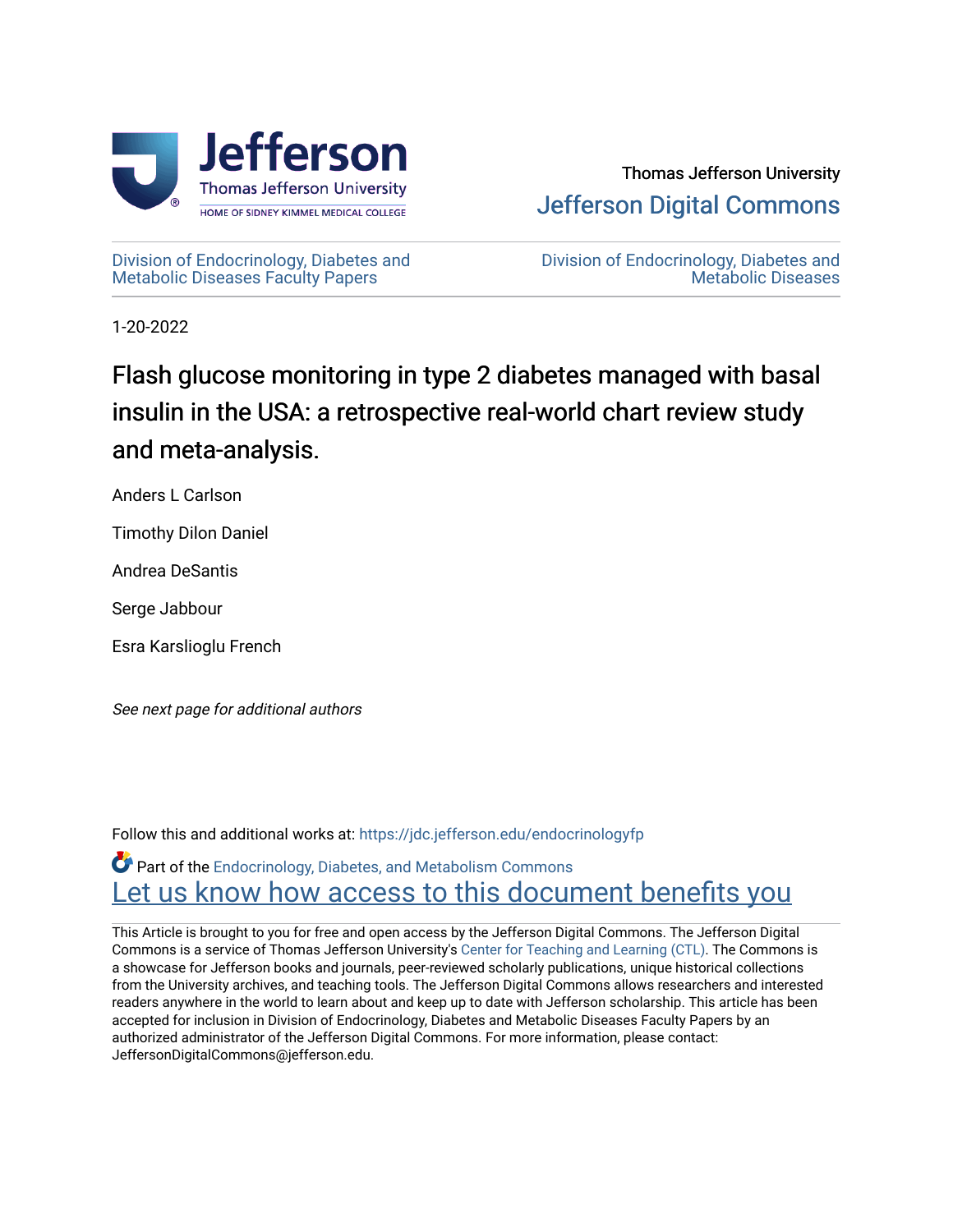## Authors

Anders L Carlson, Timothy Dilon Daniel, Andrea DeSantis, Serge Jabbour, Esra Karslioglu French, Davida Kruger, Eden Miller, Kerem Ozer, and Tom Elliott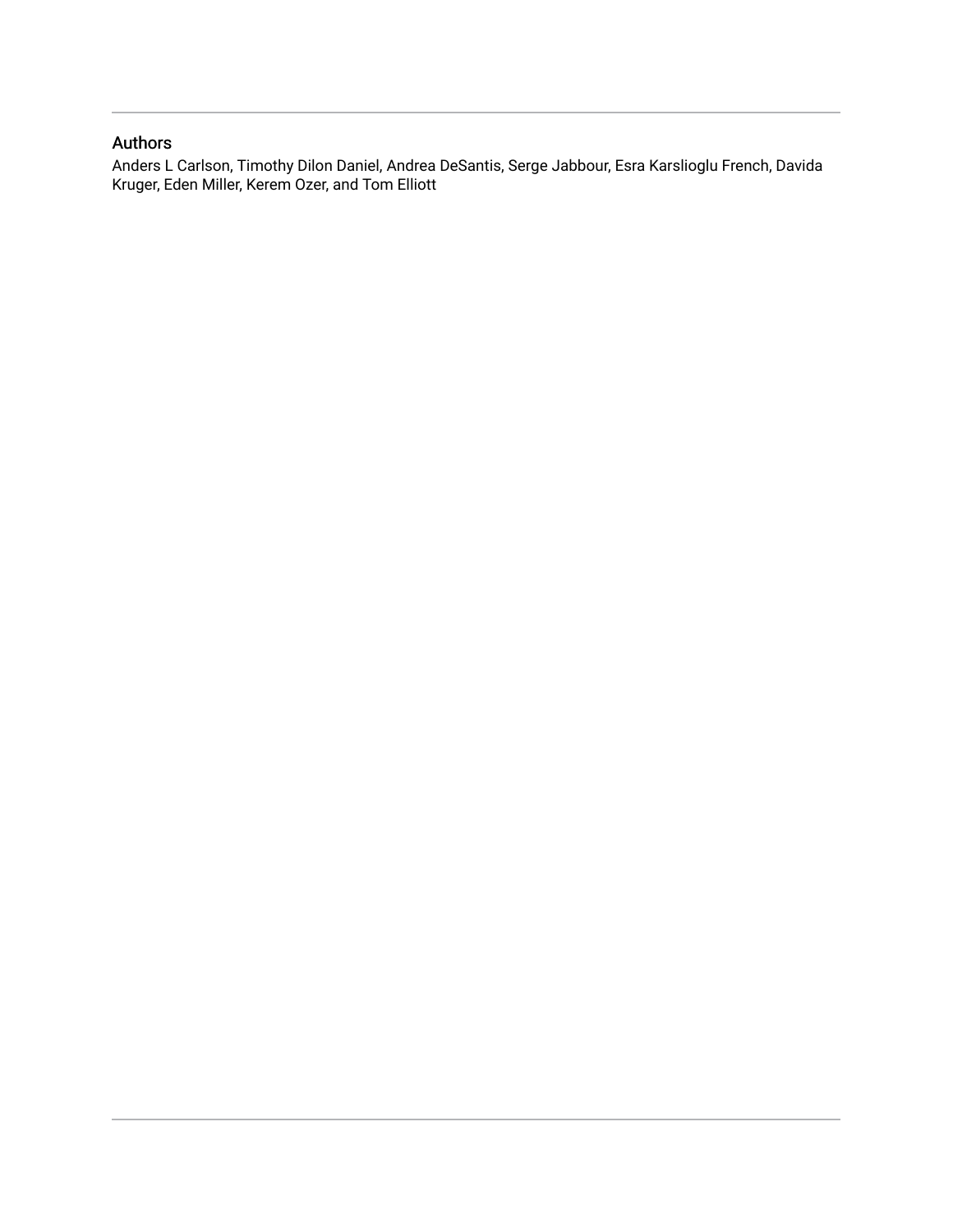#### Original research

# **BMJ Open Diabetes Research** & Care

To cite: Carlson AL, Daniel TD, DeSantis A, *et al*. Flash glucose monitoring in type 2 diabetes managed with basal insulin in the USA: a retrospective realworld chart review study and meta-analysis. *BMJ Open Diab Res Care* 2022;10:e002590.

► Additional supplemental material is published online only. To view, please visit the journal online ([http://dx.doi.](http://dx.doi.org/10.1136/bmjdrc-2021-002590) [org/10.1136/bmjdrc-2021-](http://dx.doi.org/10.1136/bmjdrc-2021-002590)

Received 9 September 2021 Accepted 10 December 2021

doi:10.1136/ bmjdrc-2021-002590

[002590](http://dx.doi.org/10.1136/bmjdrc-2021-002590)).

# **Flash glucose monitoring in type 2 diabetes managed with basal insulin in the USA: a retrospective real-world chart review study and meta-analysis**

Anders L Carlson,<sup>1</sup> Timothy Dilon Daniel,<sup>2</sup> Andrea DeSantis,<sup>3</sup> Serge Jabbour,<sup>4</sup> Esra Karslioglu French,<sup>5</sup> Davida Kruger,<sup>6</sup> Eden Miller,<sup>7</sup> Kerem Ozer,<sup>8</sup> Tom Elliott<sup>9</sup>

#### **ABSTRACT**

Introduction Evidence supporting use of continuous glucose monitoring in type 2 diabetes treated with basal insulin is unclear. This real-world study aimed to assess the impact on glycated hemoglobin (HbA1c) of flash glucose monitoring use in adults with type 2 diabetes managed with basal insulin.

Research design and methods Medical records were reviewed for adult individuals with type 2 diabetes using basal insulin for ≥1 year with or without additional antihyperglycemic medication, HbA1c 8.0%–12.0% prior to FreeStyle Libre Flash Glucose Monitoring use for ≥90 days and an HbA1c measurement recorded between 90 and 194 days after device use. Exclusion criteria included utilization of bolus insulin. Meta-analysis data are from the current study (USA) and a similar Canadian cohort. Results Medical record analysis (n=100) from 8 USA study sites showed significant HbA1c decrease of 1.4%±1.3%, from 9.4%±1.0% at baseline to 8.0%±1.2% after device use, p<0.0001 (mean±SD). Meta-analysis of medical records from USA and Canada sites (n=191) showed HbA1c significantly decreased by 1.1%±0.14% (mean±SE), from baseline 9.2%±1.0% to  $8.1\% \pm 1.1\%$ , p≤0.0001, with moderate to high heterogeneity between sites  $(Q=43.9, l^2=74.9, p<0.0001)$ explained by differences in baseline HbA1c between sites. The HbA1c improvement in both groups was observed by age group, body mass index, duration of insulin use and sex at birth.

Conclusions In a real-world retrospective USA study and a meta-analysis of a larger USA and Canada cohort, HbA1c significantly reduced in basal insulin-treated type 2 diabetes, without bolus insulin initiation and following the commencement of flash glucose monitoring technology.

Check for updates

© Author(s) (or their employer(s)) 2022. Re-use permitted under CC BY-NC. No commercial re-use. See rights and permissions. Published by BMJ.

For numbered affiliations see end of article.

#### Correspondence to

Dr Anders L Carlson; Anders.L.Carlson@ HealthPartners.Com

#### **INTRODUCTION**

The American Diabetes Association (ADA) recognizes that glycemic management is primarily assessed by glycated hemoglobin  $(HbA1c)$  measurements.<sup>1</sup> HbA1c has been the principal clinical marker used in clinical trials to demonstrate the benefits of improved glycemic management.<sup>1</sup> In regard to continuous glucose monitoring (CGM), the ADA acknowledges that this technology has an

#### **Significance of this study**

#### What is already known about this subject?

- ► To date, the reported benefit of continuous glucose monitoring (CGM) use in type 2 diabetes is largely limited to intensive insulin regimens.
- ► Evidence supporting use of this type of glucose monitoring technology to support management of a basal insulin regimen is limited.

#### What are the new findings?

In this real-world observational review study in the USA and meta-analysis of a larger USA and Canada cohort:

- Glycated hemoglobin (HbA1c) significantly reduced in both groups 3–6 months after commencing flash glucose monitoring technology use in type 2 diabetes treated with basal insulin and without initiating bolus insulin.
- ► HbA1c reduction is supported by the sensitivity analysis demonstrating consistent HbA1c values.
- ► HbA1c improvement was observed in both groups by age group, body mass index, duration of insulin use and sex at birth; over half of the participants had a final HbA1c <8%.

#### How might these results change the focus of research or clinical practice?

- ► HbA1c is the gold standard clinical marker used to demonstrate improved glycemic control.
- ► This finding may suggest that the use of CGM in type 2 diabetes treated with basal insulin has the potential to be a valuable tool to support the improvement of glucose control.

important role in glucose management for diabetes and notes that the reported benefit of CGM in type 2 diabetes is to date largely limited to its use with intensive insulin regimens.<sup>2</sup> While there is increasing evidence to support CGM use in this population, $3-6$ reported evidence of CGM use to support management of a basal insulin regimen is more limited.<sup>7-11</sup> The aim of this real-world study was to evaluate the impact on HbA1c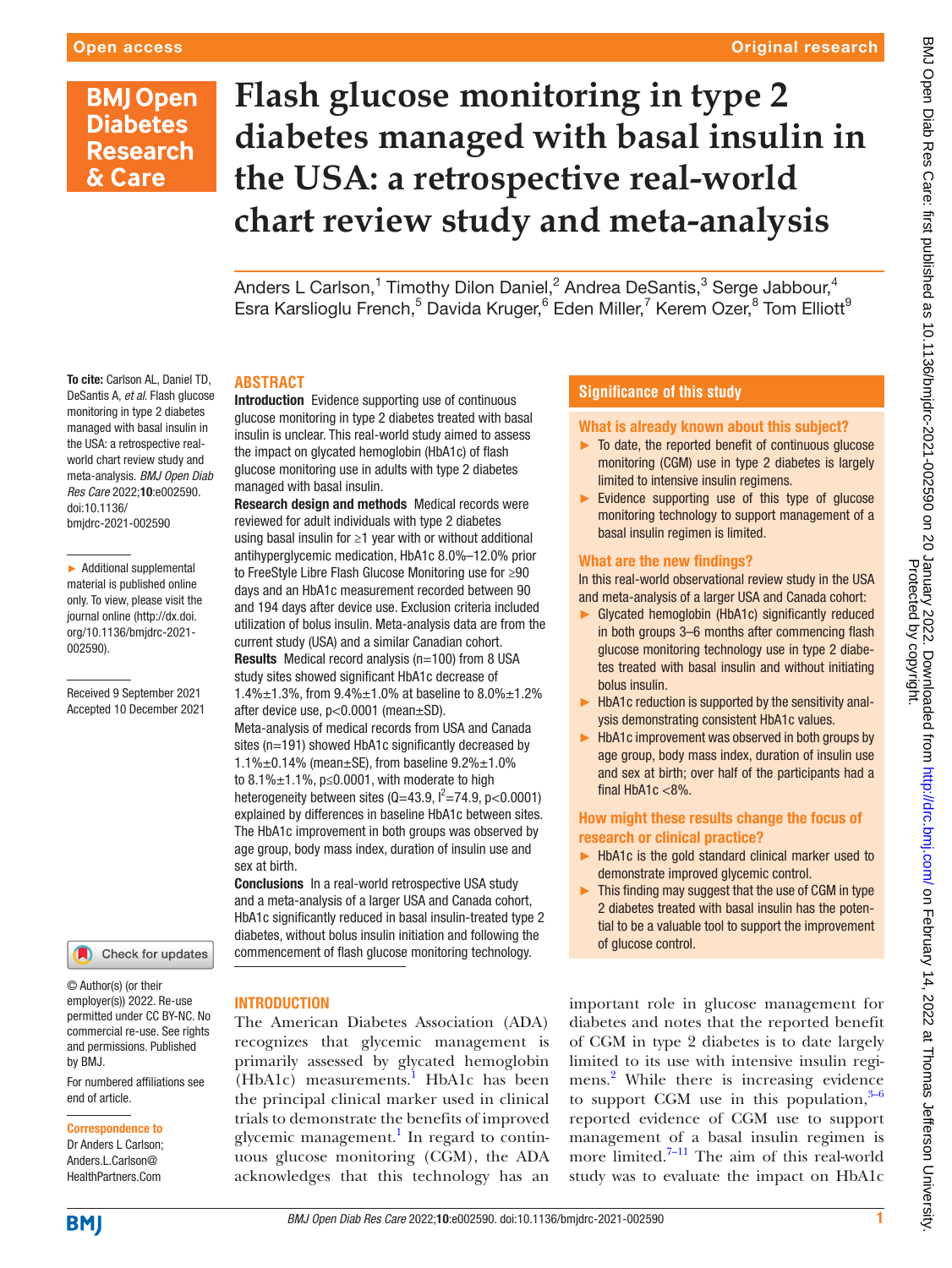#### Clinical care/Education/Nutrition

after the introduction of flash glucose monitoring use in type 2 diabetes managed with basal insulin in diabetes centers in the USA. Analysis of a larger cohort combining data from the USA and Canada is also reported.

#### MATERIALS AND METHODS

The methodology and population of the current study are analogous to those described by Elliott *et al*. [10](#page-8-4) The current retrospective non-interventional single-arm chart review study was conducted in diabetes centers in the USA. The clinics each performed a database search for potential medical records to be included in the review. Paper or electronic medical records were included for adult individuals (18 years or more) with type 2 diabetes managed with analogue or isophane basal insulin therapy for 1 year or more, with or without additional oral antihyperglycemic medication and non-insulin injection therapy, the FreeStyle Libre Flash Glucose Monitoring System (Abbott Diabetes Care, Alameda, California, USA) had been used for at least 90 days when the data were collected, an HbA1c measurement between 8.0% and 12.0% was recorded in the medical notes within 90 days before device use commenced and an HbA1c measurement was recorded >90 and <194 days after initiation of device use. The definition of a baseline HbA1c was a result recorded not more than 90 days before device use commenced (the index date). If additional baseline HbA1c measurements were available, the one nearest to the index date was used. The definition of a follow-up HbA1c measurement was a result recorded not less than 90 and no more than 194 days after the index date. If additional follow-up HbA1c measurements were available, the measurement closest to the index date plus 135 days was used. All HbA1c measurements used in the analysis had been recorded in the medical records and were from a laboratory or point-of-care test. In addition to baseline HbA1c concentrations, the study sites also extracted information that had been recorded in the medical records prior to initiation of device use for age, blood pressure, concomitant disease, complications of diabetes, time using insulin, height, glucose-lowering medications, sex and weight.

Medical records were not eligible for inclusion in the study for anyone who was using bolus or biphasic insulin, pregnant, undergoing dialysis therapy or was a participant in another study that might impact their glucose results or management during use of the device.

Analysis of the extracted data from the medical records established final eligibility for inclusion in the analysis.

Additional data for the meta-analysis were from a retrospective non-interventional single-arm chart review study in Canada, as noted above. $10$ 

#### **Outcomes**

The primary end point for the current study and the meta-analysis was evaluation of change in HbA1c from the index date to a follow-up HbA1c measurement taken

after device use was commenced (between 90 and 194 days after). Analysis of the primary end point was also performed for the subgroups: age  $\left( \langle 65 \rangle \right)$  and  $\geq 65$  years), HbA1c at baseline (<9% and  $\geq$ 9%), body mass index (BMI (<30 and  $\geq$ 30 kg/m<sup>2</sup>)), duration of insulin use (<4 and ≥4 years), rate of daily blood glucose testing and sex at birth. As this was a retrospective chart review study, safety and adverse event information were not collected.

#### Statistical analysis

A paired t-test was used to assess differences between HbA1c measurements recorded 90 to 194 days after starting device use and at baseline. A total of 78 medical records are needed to detect a change in HbA1c of 0.35% (3.8 mmol/mol) within each country with a power of  $80\%$  (at  $p<0.05$ ), based on an SD of change in HbA1c of  $1.1\%$ .<sup>12</sup> For the primary end point, if more than one HbA1c test fulfilled the criteria then the test nearest to the device start date +135 days was used. Meta-analysis of change in HbA1c was performed using a random effects model on patient record level data, using center as a random effect. Cochran's heterogeneity statistic (Q) and the  $I^2$  statistic were calculated.<sup>[13](#page-8-6)</sup> A meta-regression analysis was performed on baseline HbA1c with center as a random effect. Subgroups were compared using analysis of covariance on baseline HbA1c. Qualified statisticians at Abbott Diabetes Care (UK) performed the data analysis using V.9.4 of SAS (or higher).

#### **RESULTS**

The USA chart review data were extracted from medical records between November 2017 and July 2020. A total of 131 medical records from both primary care (Internal Medicine and Family Practice) and more specialist diabetes centers were identified by 8 study sites. Of these, 11 did not meet the inclusion criteria, 6 had a baseline HbA1c outside the stated range of 8.0%– 12.0%, 3 had not used basal insulin for at least 1 year prior to starting device use (or the duration was unknown) and 2 had bolus insulin therapy use recorded. In addition, 6 medical records did not have a baseline HbA1c within 90 days of starting device use, 12 medical records did not have a HbA1c result logged between 90 and 194 days after starting to use the device and 2 medical records had neither a baseline nor a final HbA1c result. The total number of medical records included in the USA primary end point analysis was 100.

The mean age at the start of device use was  $56.0 \pm 10.3$ years (mean $\pm$ SD), baseline HbA1c was  $9.4\% \pm 1.0\%$  and 52 (52%) of medical records were for male individuals.

For the meta-analysis, a total of 234 medical records were identified by 14 study sites in the USA (n=8) and Canada (n=6) from November 2017 to July 2020. Fourteen medical records did not meet the eligibility criteria, 9 did not have a baseline HbA1c within 90 days of starting the device, 14 did not have an HbA1c result 90–194 days after starting the device and 3 did not have a baseline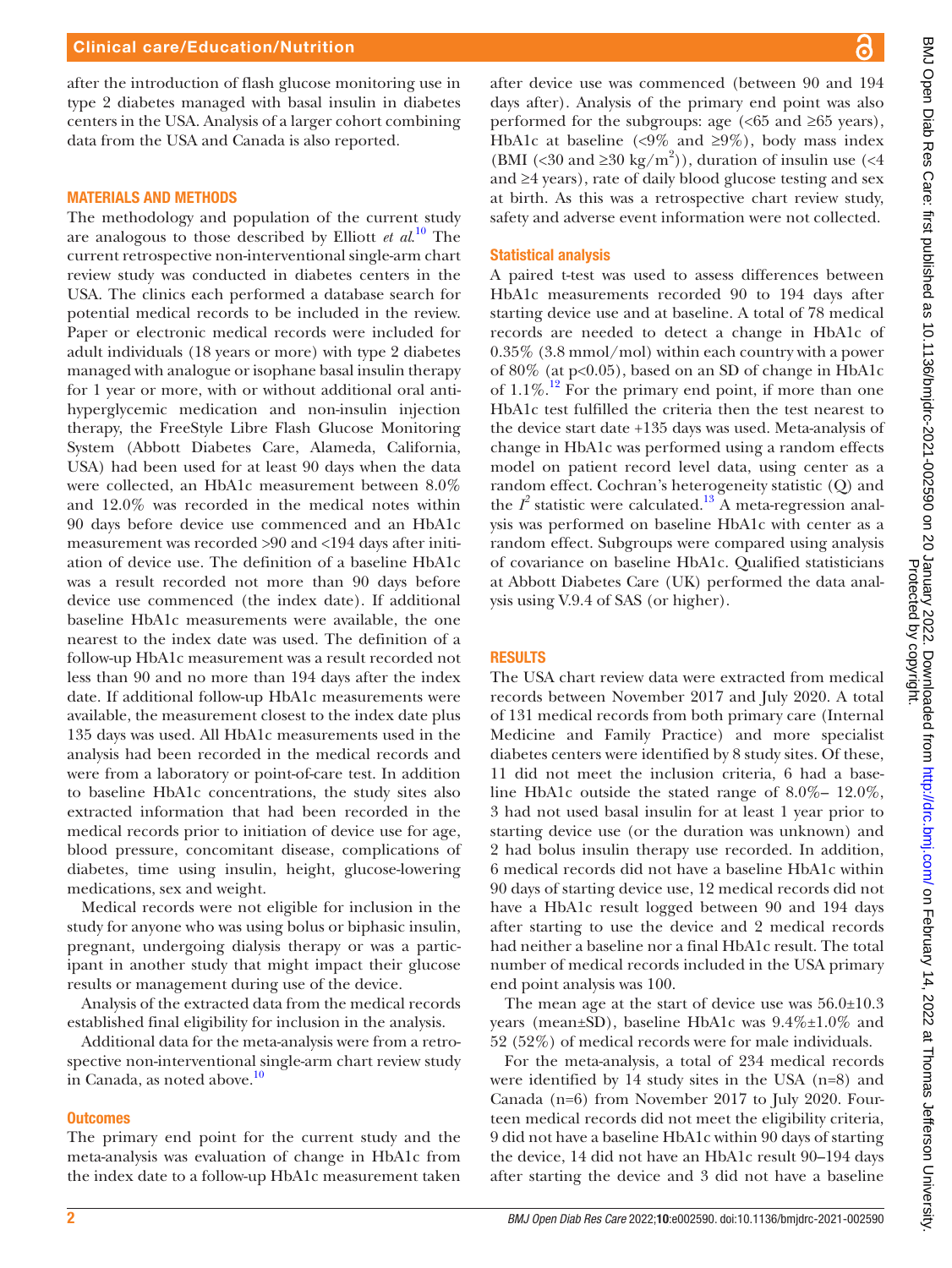<span id="page-4-0"></span>

| Demographics and baseline characteristics for the US and combined cohorts<br>Table 1               |                                       |                       |                        |  |
|----------------------------------------------------------------------------------------------------|---------------------------------------|-----------------------|------------------------|--|
|                                                                                                    |                                       | <b>US cohort</b>      | Combined group cohort  |  |
| N                                                                                                  |                                       | $n = 100$             | $n = 191$              |  |
| Male $n$ $(\%)$                                                                                    |                                       | 52(52.0)              | 115(60.2)              |  |
| Female n (%)                                                                                       |                                       | 48 (48.0)             | 76 (39.8)              |  |
| Age (years)                                                                                        | Mean±SD                               | $56.0 \pm 10.3$       | $60.0 \pm 11.3$        |  |
| BMI ( $\text{kg/m}^2$ )                                                                            | Mean±SD                               | $36.1 \pm 7.8$ (n=97) | $33.5 \pm 8.2$ (n=184) |  |
| Duration of insulin use (years)                                                                    | Mean±SD                               | $4.5 \pm 3.5$         | $4.3 \pm 3.3$          |  |
| Baseline HbA1c (%)                                                                                 | Mean±SD                               | $9.4 \pm 1.0$         | $9.2 + 1.0$            |  |
| Baseline HbA1c (mmol/mol)                                                                          | Mean±SD                               | $79.2 \pm 11.1$       | 76.8±10.7              |  |
| Additional antihyperglycemic<br>medications at time of starting flash<br>glucose monitoring, n (%) | Any oral antihyperglycemic medication | 96 (96.0)             | 183 (95.8)             |  |
|                                                                                                    | <b>Metformin</b>                      | 82 (82.0)             | 151 (79.1)             |  |
|                                                                                                    | <b>SGLT</b> inhibitors                | 28 (28.0)             | 85 (44.5)              |  |
|                                                                                                    | Sulfonylureas                         | 40 (40.0)             | 70 (36.6)              |  |
|                                                                                                    | DPP4 inhibitors                       | 11(11.0)              | 46 (24.1)              |  |
|                                                                                                    | Thiazolidinediones                    | 4(4.0)                | 5(2.6)                 |  |
|                                                                                                    | GLP1 agonists                         | 56 (56.0)             | 100 (52.4)             |  |

BMI, body mass index; DPP4, dipeptidyl peptidase‐4; GLP1, glucagon-like peptide-1 receptor; HbA1c, glycated hemoglobin; SGLT, sodium-glucose cotransporter.

nor a final HbA1c result. Three records were retrospectively excluded as bolus insulin was used during the study period. The total number of medical records included in the meta-analysis was 191.

For the USA and Canda combined cohort, the mean age at start of device use was 60.0±11.3 years (mean±SD), baseline HbA1c was  $9.2\% \pm 1.0\%$  and 115 (60.2%) medical records were for male individuals. Baseline characteristics and demographics, and medical history from the medical records for both the USA cohort and the combined USA and Canada cohort are listed in [tables](#page-4-0) 1 [and 2](#page-4-0), respectively.

Baseline characteristics for the Canada-only cohort are listed in [online supplemental table S2](https://dx.doi.org/10.1136/bmjdrc-2021-002590).

#### Primary end point

In the current USA study, baseline HbA1c (mean±SD) significantly reduced between 90 and 194 days after starting device use by  $1.4\% \pm 1.3\%$  from  $9.4\% \pm 1.0\%$  to 8.0%±1.2%, p<0.0001 ([figure](#page-5-0) 1 and [online supplemental](https://dx.doi.org/10.1136/bmjdrc-2021-002590) [table S1](https://dx.doi.org/10.1136/bmjdrc-2021-002590)).

In the meta-analysis of combined USA and Canada data, baseline HbA1c significantly reduced 90–194 days after starting device use by  $1.1\% \pm 0.14\%$  (mean $\pm$ SE) from  $9.2\% \pm 1.0\%$  to  $8.1\% \pm 1.1\%$  (mean $\pm SD$ ), p $\leq 0.0001$ [\(figure](#page-5-0) 1 and [online supplemental table S1](https://dx.doi.org/10.1136/bmjdrc-2021-002590)). Moderate to high heterogeneity between centers ( $Q=43.9$ ,  $I^2=74.9\%$ , p<0.0001) was observed.

The meta-regression of change in HbA1c on baseline HbA1c showed a slope of −0.66%±0.078% per % baseline HbA1c (mean $\pm$ SE) and low heterogeneity with an I<sup>2</sup> value of 1.6% (Cochran's Q=10.2, p=0.4267).

### Sensitivity analysis

For the USA cohort, the mean number of days between initiation of device use (index date) and the final HbA1c value used in the analysis was 131.7 days (median 132.0). A sensitivity analysis was performed on the primary end point of change in HbA1c for different time windows of the final HbA1c value (121–149 days, 107–163 days and 90–180 days) and the change in HbA1c remained similar (p<0.0001 for all time windows, [figure](#page-5-1) 2).

When baseline HbA1c measurements were compared with follow-up HbA1c measurements for each month of the 3–6 months period after device use was initiated (months 3–4, 4–5, 5–6 and 5.5–6.5), HbA1c change remained significant [\(figure](#page-5-1) 2).

#### Subgroup analysis

For the current USA study and the larger cohort of both countries combined, prespecified subgroup analysis showed HbA1c improvement by age group (<65 and  $\geq 65$ years), baseline HbA1c (<9% and  $\geq 9\%$ ), BMI (<30 and  $\geq$ 30 kg/m<sup>2</sup>), duration of insulin use (<4 and ≥4 years) and sex at birth.

In the 2 countries combined cohort, there was a similar change in HbA1c between the subgroups for age  $(p=0.0900)$ , BMI  $(p=0.2811)$ , duration of insulin use  $(p=0.4057)$ , blood glucose testing frequency  $(p=0.1495)$ or sex at birth (p=0.6966). All subgroup analysis results are shown in [figure](#page-6-0) 3.

In the current USA study, recorded data for frequency of self-monitoring of blood glucose (prior to flash glucose monitoring use) were available from  $55\%$  (n= $55/100$ ) of the US medical records and  $56\%$  (n=107/191) of the USA and Canada group medical records [\(online supple](https://dx.doi.org/10.1136/bmjdrc-2021-002590)[mental table S1](https://dx.doi.org/10.1136/bmjdrc-2021-002590)).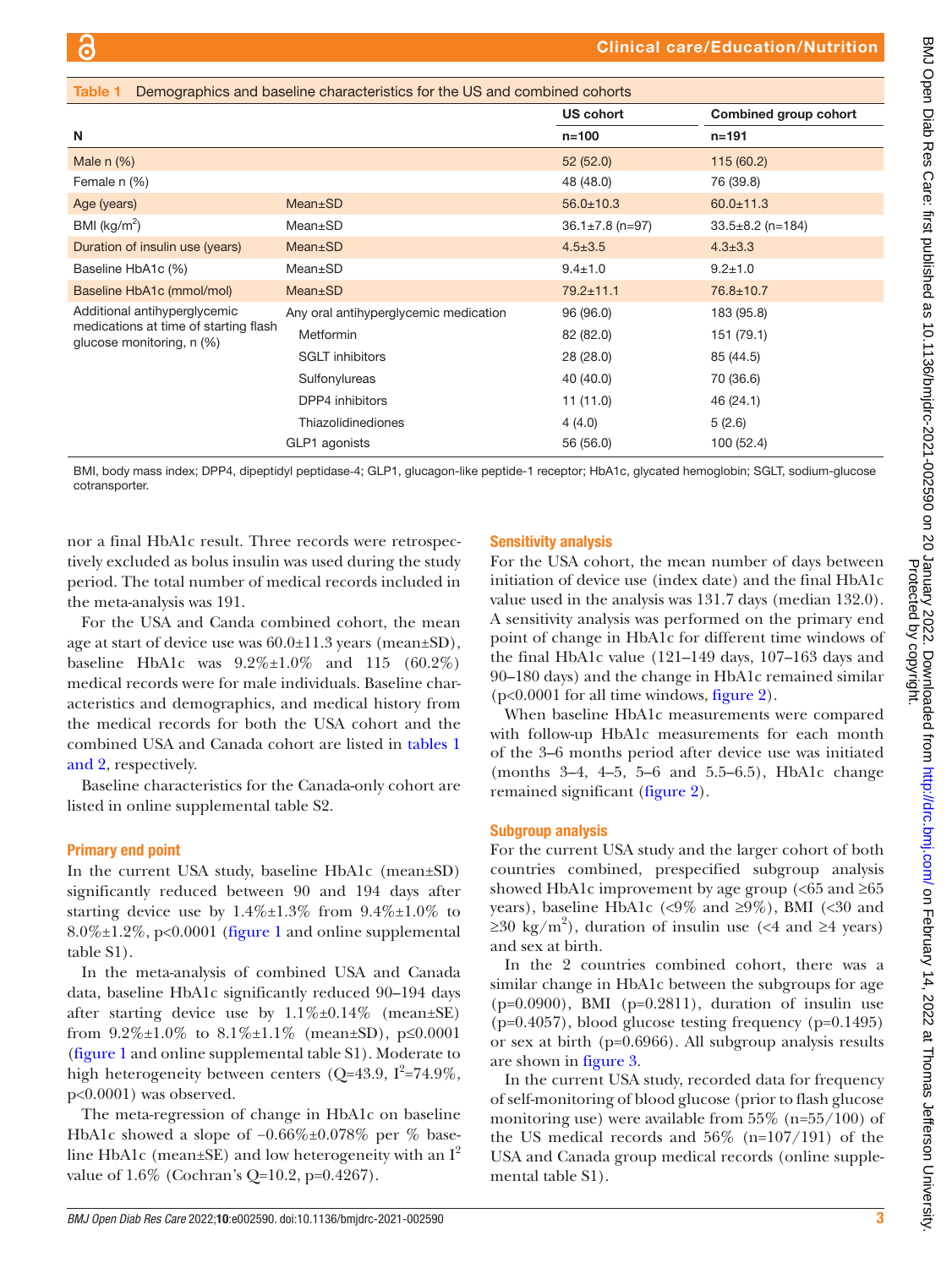<span id="page-5-2"></span>

| <b>Table 2</b> Medical history at baseline for the US and |
|-----------------------------------------------------------|
| combined cohorts                                          |

|                                       | US cohort | <b>Combined</b><br>group cohort |
|---------------------------------------|-----------|---------------------------------|
| N(%                                   | n=100     | $n = 191$                       |
| <b>CVD</b> complications              | 19 (19.0) | 54 (28.3)                       |
| Myocardial infarction                 | 4(4.0)    | 16(8.4)                         |
| Angina                                | 6(6.0)    | 25(13.1)                        |
| Peripheral vascular disease           | 6(6.0)    | 11(5.8)                         |
| <b>Stroke</b>                         | 4(4.0)    | 9(4.7)                          |
| Heart failure                         | 3(3.0)    | 6(3.1)                          |
| <b>Atrial fibrillation</b>            | 0(0.0)    | 5(2.6)                          |
| Left ventricular hypertrophy          | 1(1.0)    | 10(5.2)                         |
| <b>Renal complications</b>            | 13 (13.0) | 60 (31.4)                       |
| Microalbuminuria                      | 12 (12.0) | 57 (29.8)                       |
| Gross proteinuria                     | 2(2.0)    | 7(3.7)                          |
| End-stage renal disease               | 1(1.0)    | 1(0.5)                          |
| Retinopathy complications             | 15(15.0)  | 27(14.1)                        |
| Background diabetic<br>retinopathy    | 13 (13.0) | 22 (11.5)                       |
| Proliferative diabetic<br>retinopathy | 3(3.0)    | 5(2.6)                          |
| Severe vision loss                    | 0(0.0)    | 1(0.5)                          |
| <b>Foot ulcer Complications</b>       | 2(2.0)    | 5(2.6)                          |
| Uninfected ulcer                      | 0(0.0)    | 1(0.5)                          |
| Infected ulcer                        | 0(0.0)    | 1(0.5)                          |
| <b>Healed ulcer</b>                   | 2(2.0)    | 4(2.1)                          |
| Amputation                            | 0(0.0)    | 1(0.5)                          |
| Cataract                              | 10 (10.0) | 30(15.7)                        |
| Macular oedema                        | 5(5.0)    | 5(2.6)                          |
| Neuropathy                            | 17 (17.0) | 35(18.3)                        |
| Depression                            | 23 (23.0) | 35(18.3)                        |

CVD, cardiovascular disease.

The majority of this subgroup reported testing twice per day or less (n=42/55 and n=89/107, respectively). Baseline HbA1c reduced by  $1.4\% \pm 1.0\%$  and  $1.2\% \pm 1.1\%$ (mean±SD), respectively, p<0.0001 for both groups. For more than 2 tests per day (n=13 and n=18), baseline HbA1c fell by  $0.9\% \pm 1.5\%$  (p=0.0579) in the USA group and by  $1.0\% \pm 1.5\%$  (p=0.0104) in the larger USA and Canada group.

Post hoc analysis demonstrated 56% (n=56/100) of USA participants had a final HbA1c <8%.

#### **DISCUSSION**

This USA retrospective chart review clinical study observed significant improvement in HbA1c 3–6 months after use of flash glucose sensor monitoring technology was commenced in individuals with type 2 diabetes managed with basal insulin. Bolus insulin initiation and use were not permitted either before or during the study. The unequivocal achievement of the primary end point



<span id="page-5-0"></span>Figure 1 Change in glycated hemoglobin (HbA1c) (%) between baseline and at 3–6 months (90–194 days) after commencing flash glucose monitoring.

is supported by the observed HbA1c reduction in the larger meta-analysis cohort and the sensitivity analysis demonstrating consistent HbA1c values, which was also reported separately for the Canada cohort.<sup>10</sup>

The observed significant decrease in HbA1c in the USA cohort is supported by an earlier prospective randomized controlled trial in intermittent use of real-time CGM in



<span id="page-5-1"></span>Figure 2 CI plot of change in glycated hemoglobin (HbA1c) (%) with narrower time windows around day 135 and change in HbA1c (%) for each month of the 3–6 months after commencing flash glucose monitoring for the US cohort.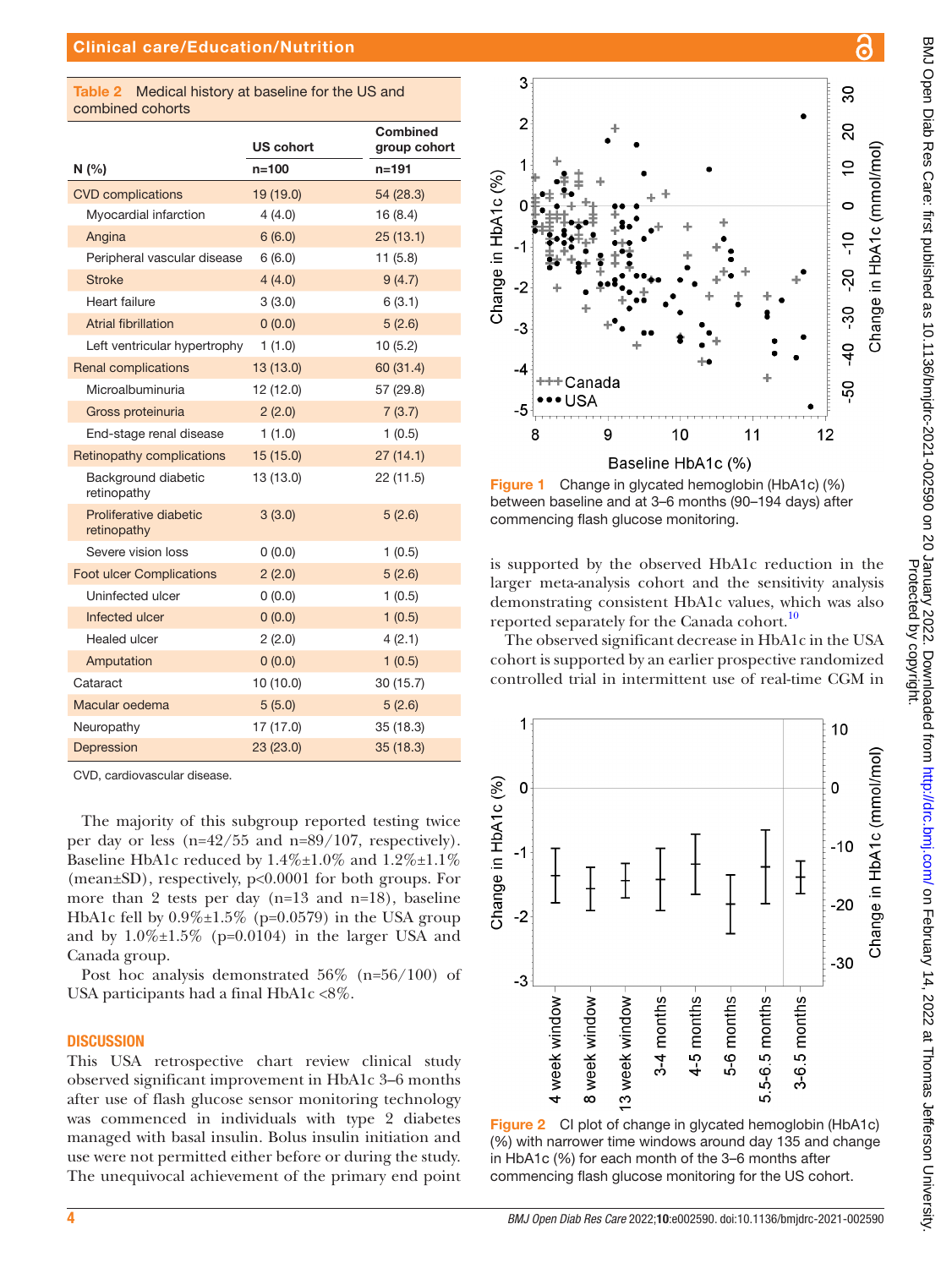Significant change in HbA1c was demonstrated in the current study and the meta-analysis data sets regardless of age group ([figure](#page-6-0) 3 and [online supplemental table](https://dx.doi.org/10.1136/bmjdrc-2021-002590) [S1](https://dx.doi.org/10.1136/bmjdrc-2021-002590)). The REPLACE (Flash Glucose-Sensing Technology as a Replacement for Blood Glucose Monitoring for the Management of Insulin-Treated Type 2 Diabetes) study, a randomized controlled study in use of this monitoring technology and type 2 diabetes managed with MDI, demonstrated a decrease in HbA1c only in individuals <65 years of age. $3$  Haak *et al*<sup>3</sup> speculated that a more cautious approach to therapy adjustments in the older participants due to the risk of hypoglycemia may have been a factor. The finding in the current studies for the age subgroups contrasts with this and supports recent studies showing benefit from use of this technology irrespective of age in individuals with type 2 diabetes managed with MDI. $56$ 

The observed change in HbA1c was more marked for HbA1c levels >9%. A greater reduction in HbA1c from a higher baseline measurement has been observed in other studies in flash glucose monitoring and type 2 diabetes managed with either insulin or non-insulin therapies. $568$ 

At baseline, the most common oral antihyperglycemic medication used with basal insulin was metformin followed by a sulfonylurea for the USA cohort and a sodium-glucose cotransporter (SGLT) inhibitor in the Canada cohort. The use of SGLTs inhibitors in the USA cohort (28%) was similar to a report of national prescribing trends<sup>16</sup> and lower than in the Canada cohort (62%). Dipeptidyl peptidase‐4 (DPP4) inhibitor prescribing was also lower in the USA group (11%) than the Canada group (39%) and compared with national prescribing trends.<sup>[17](#page-8-15)</sup> Use of glucagon-like peptide-1

<span id="page-6-0"></span>Figure 3 Change in glycated hemoglobin (HbA1c) by baseline HbA1c, age, sex at birth, duration of insulin use, body mass index (BMI) and blood glucose (BG) testing frequency for the US cohort (A) and the combined group cohort (B).

a type 2 diabetes cohort using either basal insulin and/ or antihyperglycemic medications, which demonstrated a 1.2% (within group) HbA1c reduction after 6 months.[7](#page-8-3) In this mixed cohort, the majority of these participants were non-insulin users who may show a more pronounced change in HbA1c with CGM.<sup>[9](#page-8-7)</sup> However, a recent randomized controlled trial in a similar cohort to the current study reported a comparable within-group HbA1c reduction at 8 months in the CGM group. $^{11}$  $^{11}$  $^{11}$ 

Mean and 95% CI for Change in HbA1c (mmol/mol)

The current chart review study supports reported findings by studies in flash glucose monitoring with a similar population and methodology from Canada  $(0.8\%)^{10}$  and the USA  $(0.6\%)$ .<sup>[9](#page-8-7)</sup> In 2021, Wright *et al* reported a  $1.1\%$ reduction in type 2 diabetes managed with basal insulin therapy and flash glucose monitoring use.<sup>[8](#page-8-9)</sup> The observed reduction in HbA1c in the current study is consistent with other studies in flash glucose monitoring and CGM in type 2 diabetes with multiple insulin injection therapy (MDI), which have demonstrated HbA1c reductions of  $0.8\%$ – $0.9\%$ .<sup>[4–6](#page-8-10)</sup>

The current meta-analysis of the larger USA and Canada combined cohort adds to other recent meta-analyses. These included randomized controlled trials and showed an overall improvement in HbA1c of 0.26%–0.56% in adults with diabetes using flash glucose monitoring and  $0.42\%$  in type 2 diabetes only.<sup>1415</sup> The meta-analysis from Castellana *et al*<sup>[15](#page-8-12)</sup> found that a 0.4% decrease in HbA1c was associated with each 1% increase in baseline levels over 7.2%, which correlates with the observed improvement in HbA1c. $<sup>14</sup>$  The observed moderate to high heteroge-</sup> neity was likely due to differences in the baseline HbA1c measurements between centers.

Mean and 95% CI for Change in HbA1c (mmol/mol)  $-30$  $-20$  $-10$  $\mathbf 0$ 

1



<sub>R</sub>

 $\overline{A}$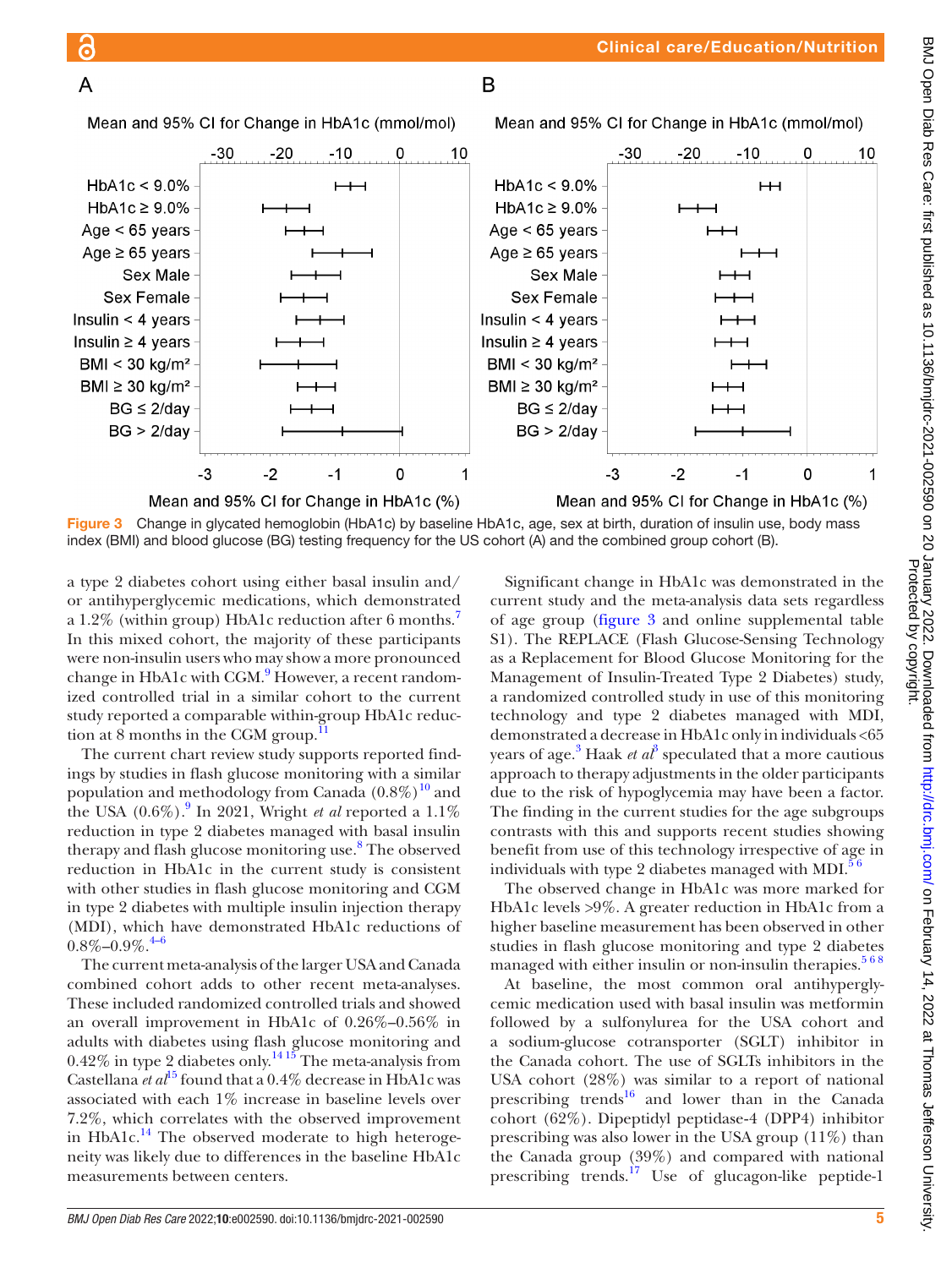receptor agonists (GLP1 agonists) was similar in both countries as was the low use of thiazolidinedione therapy reflecting the overall decreasing trend for prescribing this medication[.18](#page-8-16) Details of antihyperglycemic medications for the Canada-only cohort are listed in [online](https://dx.doi.org/10.1136/bmjdrc-2021-002590) [supplemental table S2](https://dx.doi.org/10.1136/bmjdrc-2021-002590).

The baseline medical history and the prevalence of cardiovascular disease, angina and stroke, depression and renal disease in the current study ([table](#page-5-2) 2) are broadly similar to other studies in this population. $6^{17}$ <sup>19</sup> Baseline demographics and characteristic data for age and use of basal insulin were also typical of patients with type 2 diabetes.[7 20–22](#page-8-3) Mean baseline HbA1c at 9.4% confirms a trend for therapeutic inertia and general tolerance of suboptimal glycemic control in type 2 diabetes. $2^{324}$  Mean BMI was  $>$ 30 kg/m<sup>2</sup> in the current study reflecting the high prevalence of obesity in the USA and its association with type 2 diabetes. $21\,25\,26$ 

Achieving glycemic targets in type 2 diabetes remains one of the key goals of diabetes management. Review of glucose control and titration of basal-only insulin therapy is generally supported by an HbA1c measurement and blood glucose testing results.<sup>[1](#page-8-0)</sup> The optimum frequency of self-monitoring in this population is imprecise. In the present study and the meta-analysis, the majority of medical records showed a daily testing frequency of 2 tests or less per day. This minimal utilization of fingerstick glucose monitoring by an individual does not appear to automatically influence HbA1c reduction with flash glucose monitoring use. $610$ 

#### Study strengths and limitations

A limitation of this study is the single-arm retrospective chart review methodology which, by definition, precludes a control group. Recent randomized controlled trials in CGM and type 2 diabetes managed with either MDI or basal insulin therapy reported change in HbA1c in the control arm of up to  $0.6\%$ .<sup>45 11</sup> Speculatively, if this indicates potential study effect, the observed change in HbA1c would remain clinically relevant in the present study and meta-analysis.

The methodology prevented more individualized data collection and although bolus insulin use was excluded before and during the data collection period, the potential impact of any additional oral medications is unknown. Therefore, the observed HbA1c reduction following initiation of flash monitoring may be due to a combination of different factors. Basal insulin dose titration, oral medication adjustments, clinical contact and behavior or lifestyle modifications, supported by device use, likely all contributed to achieving the primary end point. The use of glucose reports, such as the ambulatory glucose profile, as an educational resource for clinicians and patients to use together at review visits has been reported by prospective studies in flash glucose monitoring use in type 2 diabetes. $327$ Correspondingly, a strength of the study's retrospective, pragmatic methodology is the lack of mandated glucose management or study administration during clinical interactions resulting in negligible impact on selection for study inclusion and clinical care during the study. These factors, together with the participant demographics and characteristics, which are typical of the individuals with type 2 diabetes, suggest the observed finding may be generalized and applied in other clinical settings. The length of the current study is potentially a limitation as the observed change in HbA1c may not be sustained after 6 months. However, the breakdown for change in HbA1c for each month after a minimum of 3–6 months use of this technology suggests that the change is durable. Vigersky *et al* reported that HbA1c reduction following intermittent CGM use in a mixed cohort of type 2 diabetes managed with basal insulin or non-insulin therapies was signifi-cant at 12 months.<sup>[7](#page-8-3)</sup> More recently, Miller *et al* reported HbA1c improvement was sustained at 12 months in type 2 diabetes managed with basal insulin and using flash glucose monitoring.<sup>[9](#page-8-7)</sup>

The current study and meta-analysis add to the growing evidence for use of this technology in type 2 diabetes. Bolus insulin was not initiated during the study and the observed improvement in HbA1c is comparable to the expected impact on glucose control from basal insulin initiation in insulin-naïve type  $2$  diabetes.<sup>21</sup> However, it should also be acknowledged that despite the pronounced change in the HbA1c level, it remained above the ADA recommended target for this cohort.<sup>[1](#page-8-0)</sup> As an HbA1c level of >8% is an indication of basal and postprandial hyperglycemia[,28](#page-9-0) further studies in management of type 2 diabetes with all therapies and CGM technology are warranted.<sup>[11](#page-8-8)</sup>

#### **CONCLUSION**

In conclusion, significantly reduced HbA1c was retrospectively observed following commencement of flash glucose monitoring technology in type 2 diabetes treated with basal insulin and without prandial insulin use.

#### Author affiliations

- <sup>1</sup>International Diabetes Centre IDC, HealthPartners Institute, Minneapolis, Minnesota, USA
- 2 Diabetes Wellness Clinic, Pearland, Texas, USA
- <sup>3</sup>Department of Family Medicine, The Charlotte-Mecklenburg Hospital Authority
- d/b/a Atrium Health, Charlotte, North Carolina, USA
- 4 Diabetes Research Center, Thomas Jefferson University, Philadelphia, Pennsylvania, USA
- 5 Department of Endocrinology, University of Pittsburgh Medical Center, Pittsburgh, Pennsylvania, USA
- 6 Division of Endocrinology, Henry Ford Health System, Detroit, Michigan, USA
- <sup>7</sup> Diabetes and Obesity Care LLC, Bend, Oregon, USA
- 8 Texas Diabetes & Endocrinology, Round Rock, Texas, USA
- <sup>9</sup>BC Diabetes, Vancouver, British Columbia, Canada

Acknowledgements The authors thank all those who contributed to the collection of data at the study sites: International Diabetes Center IDC, HealthPartners Institute, Minneapolis, Minnesota; Diabetes Wellness Clinic, Pearland, Texas; The Charlotte-Mecklenburg Hospital Authority d/b/a Atrium Health, Charlotte, North Carolina; Thomas Jefferson University, Diabetes Research Center, Philadelphia,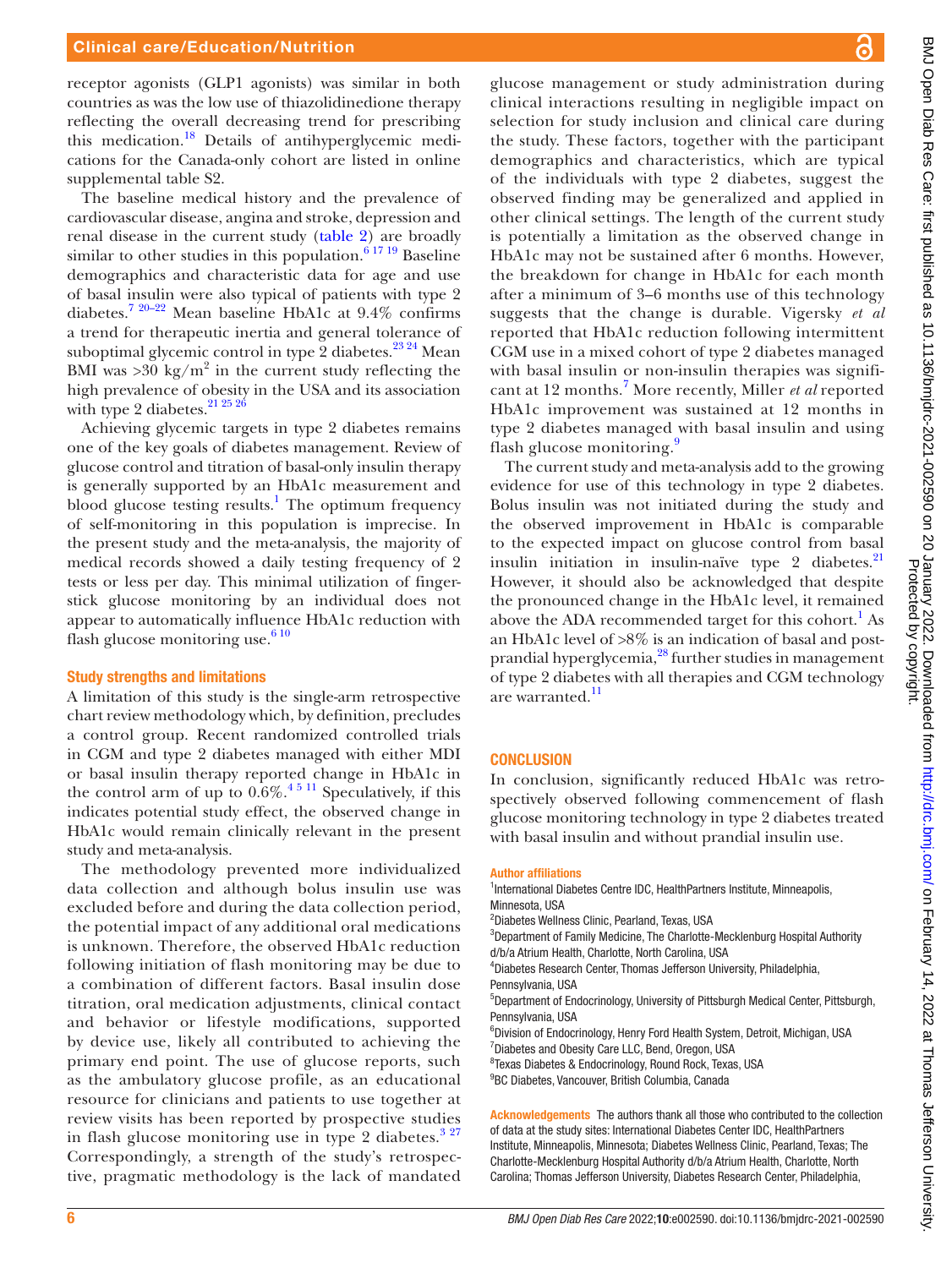# Clinical care/Education/Nutrition

Pennsylvania; University of Pittsburgh Medical Center, Pittsburgh, Pennsylvania; Henry Ford Health System, Division of Endocrinology, Diabetes, Detroit, Michigan; Diabetes and Obesity Care, Bend, Oregon; Texas Diabetes & Endocrinology, Round Rock, Texas and BC Diabetes, Vancouver, British Columbia, Canada. In addition, the authors thank Marcus Green and Zoe Welsh for statistical support (Statistics, Abbott Diabetes Care, UK) and Amanda Cartmale (Scientific Affairs Manager, Abbott Diabetes Care, UK) for editorial support during manuscript preparation.

 $\overline{\mathbf{c}}$ 

Contributors All named authors have contributed towards writing, reviewing and revising the manuscript, meet the International Committee of Medical Journal Editors (ICMJE) criteria for authorship, assume responsibility and accountability for the results, and have given their approval for this version to be published. ALC, as the guarantor, accepts full responsibility for the work and the conduct of the study, had access to the data, and controlled the decision to publish.

Funding In collaboration with the chief investigator, Abbott, Diabetes Care designed the study protocol. Abbott, Diabetes Care provided all study materials and was involved in data analysis and reporting. Abbott, Diabetes Care did not participate in the authors' interpretation of the study results. All authors had full access to all of the data in the study and take full responsibility for the integrity of the data and the accuracy of its analysis.

Competing interests ALC received research support, acted as a consultant or served on a scientific advisory board for Abbott Diabetes, Dexcom, Eli Lilly, Insulet, Medtronic, Novo Nordisk, Sanofi, Senseonics and United Healthcare, but did not receive any personal income. ALC is on the Board of Directors, JDRF Minnesota and Dakota chapter. TDD has served on a scientific advisory board for Abbott Diabetes. The healthcare system that ADeS works for receives research funding, but that money is not part of her current compensation arrangement, nor does she receive additional personal income. SJ, EKF and EM declare no relevant or material financial interests relating to the research described in this paper. DK has received research support and acted as a consultant for Abbott Diabetes. KO received research support from Abbott Diabetes but did not receive any personal income. KO received grants or served on a scientific advisory board for Eli Lilly, Novo Nordisk and Sanofi. KO is President of the Texas AACE chapter. TE has participated in advisory boards and received honoraria from Abbott Laboratories.

#### Patient consent for publication Not applicable.

Ethics approval An institutional review board approved the current study protocol and concluded that informed consent was not required (reference number Pro00039954). This method of anonymized data collection and analysis without consent is considered ethical. Human participants were not enrolled in the current study, which used retrospective, anonymized data collected from medical records.

Provenance and peer review Not commissioned; externally peer reviewed.

Data availability statement Data are available on reasonable request. The datasets generated during and/or analyzed in the current study are available from the corresponding author on reasonable request.

Supplemental material This content has been supplied by the author(s). It has not been vetted by BMJ Publishing Group Limited (BMJ) and may not have been peer-reviewed. Any opinions or recommendations discussed are solely those of the author(s) and are not endorsed by BMJ. BMJ disclaims all liability and responsibility arising from any reliance placed on the content. Where the content includes any translated material, BMJ does not warrant the accuracy and reliability of the translations (including but not limited to local regulations, clinical guidelines, terminology, drug names and drug dosages), and is not responsible for any error and/or omissions arising from translation and adaptation or otherwise.

**Open access** This is an open access article distributed in accordance with the Creative Commons Attribution Non Commercial (CC BY-NC 4.0) license, which permits others to distribute, remix, adapt, build upon this work non-commercially, and license their derivative works on different terms, provided the original work is properly cited, appropriate credit is given, any changes made indicated, and the use is non-commercial. See: <http://creativecommons.org/licenses/by-nc/4.0/>.

### **REFERENCES**

- <span id="page-8-0"></span>1 American Diabetes Association. 6. Glycemic Targets: *Standards of Medical Care in Diabetes-2020*. *[Diabetes Care](http://dx.doi.org/10.2337/dc20-S006)* 2020;43:S66–76.
- <span id="page-8-1"></span>2 American Diabetes Association. 7. Diabetes Technology: *Standards of Medical Care in Diabetes-2020*. *[Diabetes Care](http://dx.doi.org/10.2337/dc20-S007)* 2020;43:S77–88.
- <span id="page-8-2"></span>3 Haak T, Hanaire H, Ajjan R. Flash glucose-sensing technology as a replacement for blood glucose monitoring for the management of

insulin-treated type 2 diabetes: a multicenter, open-label randomized controlled trial. *[Diabetes Ther](http://dx.doi.org/10.1007/s13300-016-0223-6)* 2017;8:573–86.

- <span id="page-8-10"></span>4 Beck RW, Riddlesworth TD, Ruedy K, *et al*. Continuous glucose monitoring versus usual care in patients with type 2 diabetes receiving multiple daily insulin injections: a randomized trial. *[Ann](http://dx.doi.org/10.7326/M16-2855)  [Intern Med](http://dx.doi.org/10.7326/M16-2855)* 2017;167:365.
- <span id="page-8-13"></span>5 Yaron M, Roitman E, Aharon-Hananel G, *et al*. Effect of flash glucose monitoring technology on glycemic control and treatment satisfaction in patients with type 2 diabetes. *[Diabetes Care](http://dx.doi.org/10.2337/dc18-0166)* 2019;42:1178–84.
- <span id="page-8-17"></span>6 Kröger J, Fasching P, Hanaire H. Three European Retrospective Real-World Chart Review Studies to Determine the Effectiveness of Flash Glucose Monitoring on HbA1c in Adults with Type 2 Diabetes. *[Diabetes Ther](http://dx.doi.org/10.1007/s13300-019-00741-9)* 2020;11:279–91.
- <span id="page-8-3"></span>7 Vigersky RA, Fonda SJ, Chellappa M, *et al*. Short- and long-term effects of real-time continuous glucose monitoring in patients with type 2 diabetes. *[Diabetes Care](http://dx.doi.org/10.2337/dc11-1438)* 2012;35:32–8.
- <span id="page-8-9"></span>8 Wright EE, Kerr MSD, Reyes IJ, *et al*. Use of flash continuous glucose monitoring is associated with A1c reduction in people with type 2 diabetes treated with basal insulin or Noninsulin therapy. *[Diabetes Spectr](http://dx.doi.org/10.2337/ds20-0069)* 2021;34:184–9.
- <span id="page-8-7"></span>9 Miller E, Brandner L, Wright E. 84-LB: HbA1c reduction after initiation of the FreeStyle Libre system in type 2 diabetes patients on long-acting insulin or Noninsulin therapy. *[Diabetes](http://dx.doi.org/10.2337/db20-84-LB)* 2020;69:84- LB.
- <span id="page-8-4"></span>10 Elliott T, Beca S, Beharry R, *et al*. The impact of flash glucose monitoring on glycated hemoglobin in type 2 diabetes managed with basal insulin in Canada: a retrospective real-world chart review study. *[Diab Vasc Dis Res](http://dx.doi.org/10.1177/14791641211021374)* 2021;18:147916412110213.
- <span id="page-8-8"></span>11 Martens T, Beck RW, Bailey R, *et al*. Effect of continuous glucose monitoring on glycemic control in patients with type 2 diabetes treated with basal insulin: a randomized clinical trial. *[JAMA](http://dx.doi.org/10.1001/jama.2021.7444)* 2021;325:2262–72.
- <span id="page-8-5"></span>12 Abbott diabetes care. data on file 2015.
- <span id="page-8-6"></span>13 Higgins JPT, Thompson SG, Deeks JJ, *et al*. Measuring inconsistency in meta-analyses. *[BMJ](http://dx.doi.org/10.1136/bmj.327.7414.557)* 2003;327:557–60.
- <span id="page-8-11"></span>14 Evans M, Welsh Z, Ells S, *et al*. The impact of flash glucose monitoring on glycaemic control as measured by HbA1c: a metaanalysis of clinical trials and real-world observational studies. *[Diabetes Ther](http://dx.doi.org/10.1007/s13300-019-00720-0)* 2020;11:83–95.
- <span id="page-8-12"></span>15 Castellana M, Parisi C, Di Molfetta S, *et al*. Efficacy and safety of flash glucose monitoring in patients with type 1 and type 2 diabetes: a systematic review and meta-analysis. *[BMJ Open Diabetes Res](http://dx.doi.org/10.1136/bmjdrc-2019-001092)  [Care](http://dx.doi.org/10.1136/bmjdrc-2019-001092)* 2020;8:e001092.
- <span id="page-8-14"></span>16 Montvida O, Shaw J, Atherton JJ, *et al*. Long-Term trends in Antidiabetes drug usage in the U.S.: real-world evidence in patients newly diagnosed with type 2 diabetes. *[Diabetes Care](http://dx.doi.org/10.2337/dc17-1414)* 2018;41:69–78.
- <span id="page-8-15"></span>17 Ida S, Kaneko R, Murata K. Utility of real-time and retrospective continuous glucose monitoring in patients with type 2 diabetes mellitus: a meta-analysis of randomized controlled trials. *[J Diabetes](http://dx.doi.org/10.1155/2019/4684815)  [Res](http://dx.doi.org/10.1155/2019/4684815)* 2019;2019:1–10.
- <span id="page-8-16"></span>18 American Diabetes Association. 9. Pharmacologic Approaches to Glycemic Treatment: *Standards of Medical Care in Diabetes-2021*. *[Diabetes Care](http://dx.doi.org/10.2337/dc21-S009)* 2021;44:S111–24.
- 19 Zelnick LR, Weiss NS, Kestenbaum BR, *et al*. Diabetes and CKD in the United States population, 2009-2014. *[Clin J Am Soc Nephrol](http://dx.doi.org/10.2215/CJN.03700417)* 2017;12:1984–90.
- 20 Ilany J, Bhandari H, Nabriski D, *et al*. Effect of prandial treatment timing adjustment, based on continuous glucose monitoring, in patients with type 2 diabetes uncontrolled with once-daily basal insulin: a randomized, phase IV study. *[Diabetes Obes Metab](http://dx.doi.org/10.1111/dom.13214)* 2018;20:1186–92.
- <span id="page-8-19"></span>21 Ray KK, Kendall DM, Zhao Z, *et al*. A multinational observational study assessing insulin use: understanding the determinants associated with progression of therapy. *[Diabetes Obes Metab](http://dx.doi.org/10.1111/dom.13622)* 2019;21:1101–10.
- 22 Blonde L, Meneghini L, Peng XV, *et al*. Probability of achieving glycemic control with basal insulin in patients with type 2 diabetes in real-world practice in the USA. *[Diabetes Ther](http://dx.doi.org/10.1007/s13300-018-0413-5)* 2018;9:1347–58.
- <span id="page-8-18"></span>23 Blonde L, Aschner P, Bailey C. Global partnership for effective diabetes management. gaps and barriers in the control of blood glucose in people with type 2 diabetes. *Diab Vasc Dis Res* 2017;14:172–83.
- 24 Khunti K, Nikolajsen A, Thorsted BL, *et al*. Clinical inertia with regard to intensifying therapy in people with type 2 diabetes treated with basal insulin. *[Diabetes Obes Metab](http://dx.doi.org/10.1111/dom.12626)* 2016;18:401–9.
- 25 Centers for Disease Control and Prevention (CDC). Prevalence of overweight and obesity among adults with diagnosed diabetes-United States, 1988-1994 and 1999-2002. *[MMWR Morb Mortal Wkly](http://www.ncbi.nlm.nih.gov/pubmed/15549021)  [Rep](http://www.ncbi.nlm.nih.gov/pubmed/15549021)* 2004;53:1066–8.